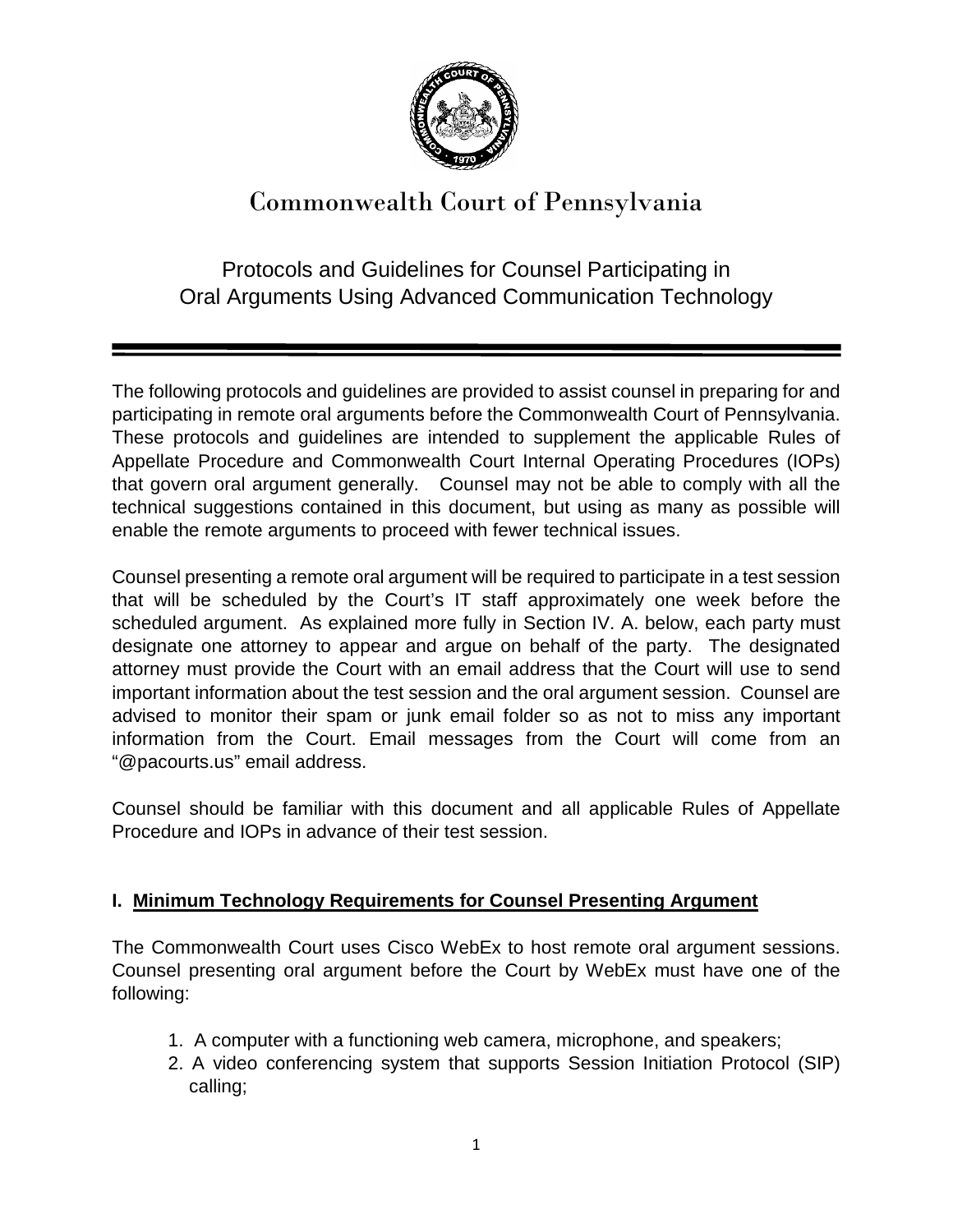- 3. A tablet device that supports Cisco WebEx with a functioning forward facing camera, microphone, and speakers; or
- 4. An alternative device that has been used to connect to Cisco WebEx in the past.

#### **II. Getting Started With Cisco WebEx**

If you do not have the WebEx application on your computer or device, you should download it before your scheduled test session. The application may be downloaded from the Court's website at [https://pacourts.webex.com.](https://pacourts.webex.com/) Click the blue Download button to begin downloading the application.



If possible, the Court recommends that you also download the Cisco WebEx application onto a smart phone or other device that connects to a data plan. This will provide a backup device in case you encounter internet connectivity problems with your primary device.

If you are not familiar with WebEx, the Court recommends that you review the instructions that Cisco provides on its website. Specifically, the following are recommended:

[Get-Started-with-Cisco-Webex-Meetings-for-Attendees](https://help.webex.com/en-us/n62wi3c/Get-Started-with-Cisco-Webex-Meetings-for-Attendees) [Join-a-Cisco-Webex-Meeting#Join-a-Webex-Meeting-from-an-Email-Invitation](https://help.webex.com/en-us/ozygebb/Join-a-Cisco-Webex-Meeting#Join-a-Webex-Meeting-from-an-Email-Invitation) [Choose-Your-Audio-and-Video-Settings-Before-You-Join-a-Webex-Meeting-or-Event](https://help.webex.com/en-us/nt2ig0y/Choose-Your-Audio-and-Video-Settings-Before-You-Join-a-Webex-Meeting-or-Event)

For video tutorials on WebEx, visit: [Cisco-Webex-Meetings-Video-Tutorials](https://help.webex.com/en-us/8bzter/Cisco-Webex-Meetings-Video-Tutorials)

There are numerous websites that offer suggestions on how to effectively use audio-video technology like WebEx. For example: [How to look Better on Video Calls](https://www.youtube.com/watch?v=6rUhmh0TThE&feature=youtu.be)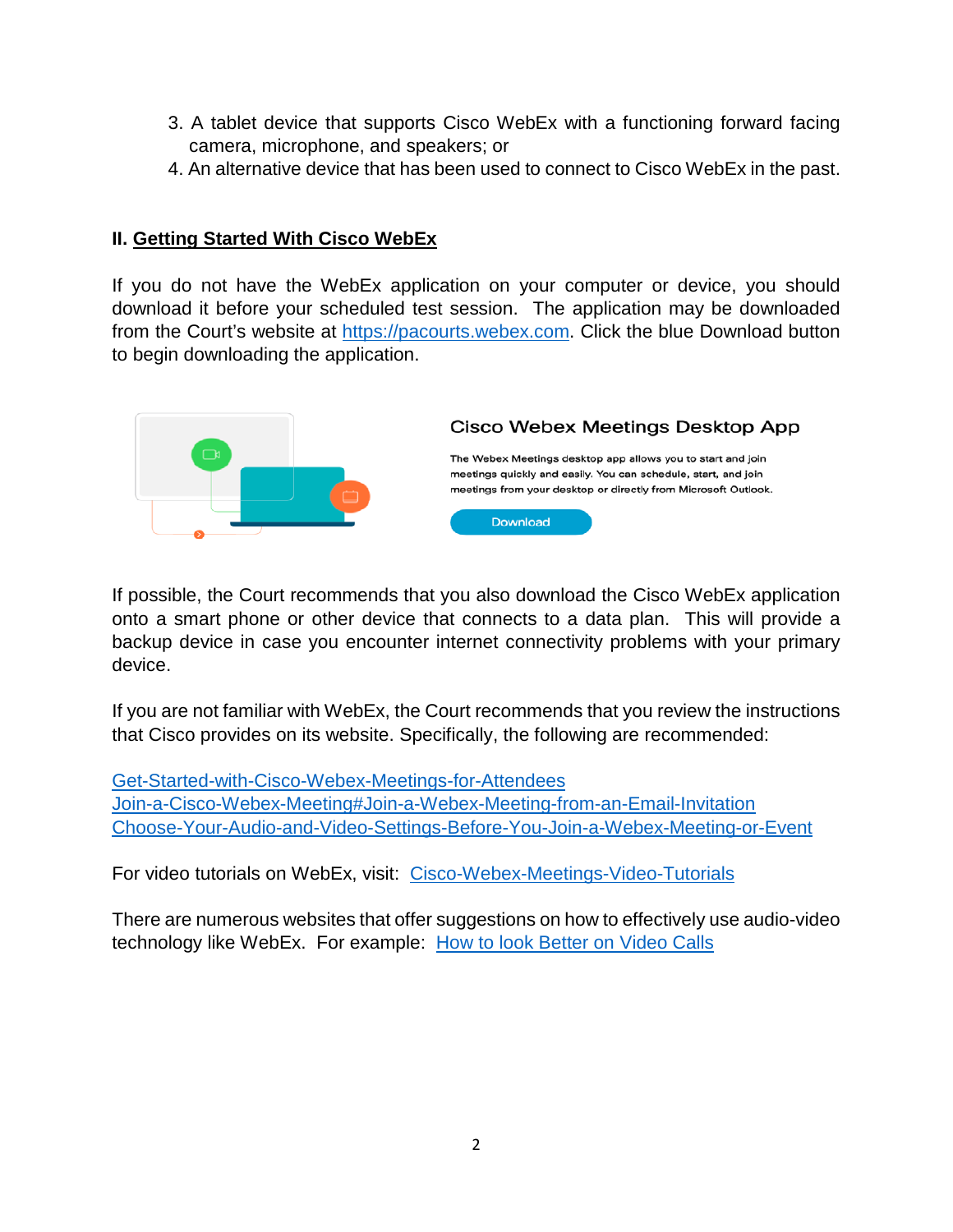#### **III. Using WebEx and Preparing for Your Test Session and Oral Argument**

#### **A. Close All Other Applications on Your Computer**

To maintain a strong connection, all other applications on your computer should be closed, including browsers (e.g., Chrome, Internet Explorer, etc.), your email (e.g., Outlook, Gmail, etc.), and calendar. This also will prevent any applications from inadvertently making sounds during the argument (such as email alert chimes).

# **B. Lighting**

#### *Sit Facing a Light Source*

Sitting with your back to a window or bright light source reduces the video's quality by creating a harsh silhouette effect. Whenever possible, sit facing a window, a desk lamp, or other light source so that your face is well illuminated and clearly visible.

#### *Create a Three-Point Lighting Setup if You Are in an Interior Room*

Think of a clock – if you are facing 12:00, try to position light sources at 11:00 and 2:00. Adding an overhead light will round out a three-point lighting setup – the preferred lighting arrangement for video applications like WebEx.

#### *Optimize Natural Light Sources if You Are in a Room with Windows*

Natural daylight renders more accurate colors. If possible, set up your conferencing system in a room with significant window light (unless it is behind you).

#### *Use Soft Directional Light and the Right Amount of Light*

Avoid using bare bulbs in your video conference room lighting. A lampshade or a diffuser will reduce harsh shadows and soften the lighting in the room. The closer a light source is to a subject, the softer the shadows will appear on that subject. It is important that there be plenty of light in the room to get maximum clarity. However, it is possible to have too much light. If a light source is too bright, diffuse the light or move away from the light source to avoid overexposure. If possible, use multiple light sources pointed at your face to fill in shadows and to make the overall room lighting as even as possible.

# **C. Camera**

Locate your device's camera and make sure the lens is not blocked. Position the camera as close to eye level as possible rather than tilting your screen. Consider propping your device on books to elevate it. Make sure that your head and shoulders are visible on the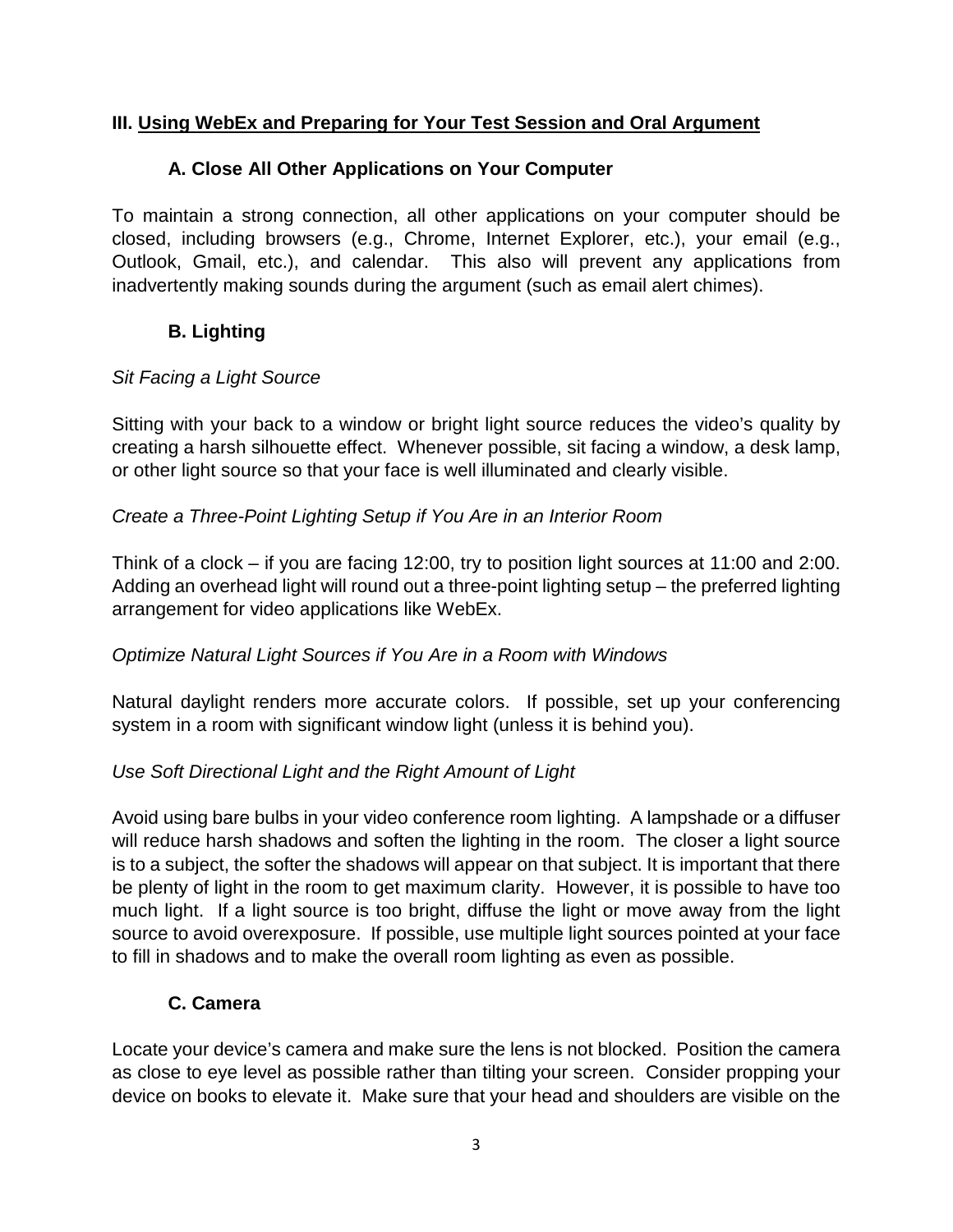camera. Specifically, using the graphic below as a guide, your hairline and forehead should be in the top third of the display. Closer is better.



# **D. Test Audio & Video**

If you have a headset, plug it in to your device **prior to logging into WebEx**. *If you do not plug in the headset before joining the WebEx session, you will have to log out and log back in to enable the other participants to hear you.*

As previously noted, all other applications on your device should be closed.

Configure and test your audio and video prior to joining the WebEx session. Click the **Connect Audio and Video** icon, select your audio playback device and microphone, and then click **Connect Audio and Video**.

Locate the **Mute** button/icon and familiarize yourself with how to turn it on and off. **During oral argument keep the Mute button on unless you need to speak.**



# **IV. Protocols During the WebEx Oral Argument**

# **A. Counsel Access by WebEx and Public Access by Livestream Link**

Each party must designate one attorney to appear and argue on behalf of the party. The designated attorney must provide the Court with an email address that the Court will use to send a conference link to join the WebEx session. Designated counsel will receive the conference link at least 48 hours before the scheduled argument. **Only designated counsel presenting the oral argument will have access to the WebEx session. The**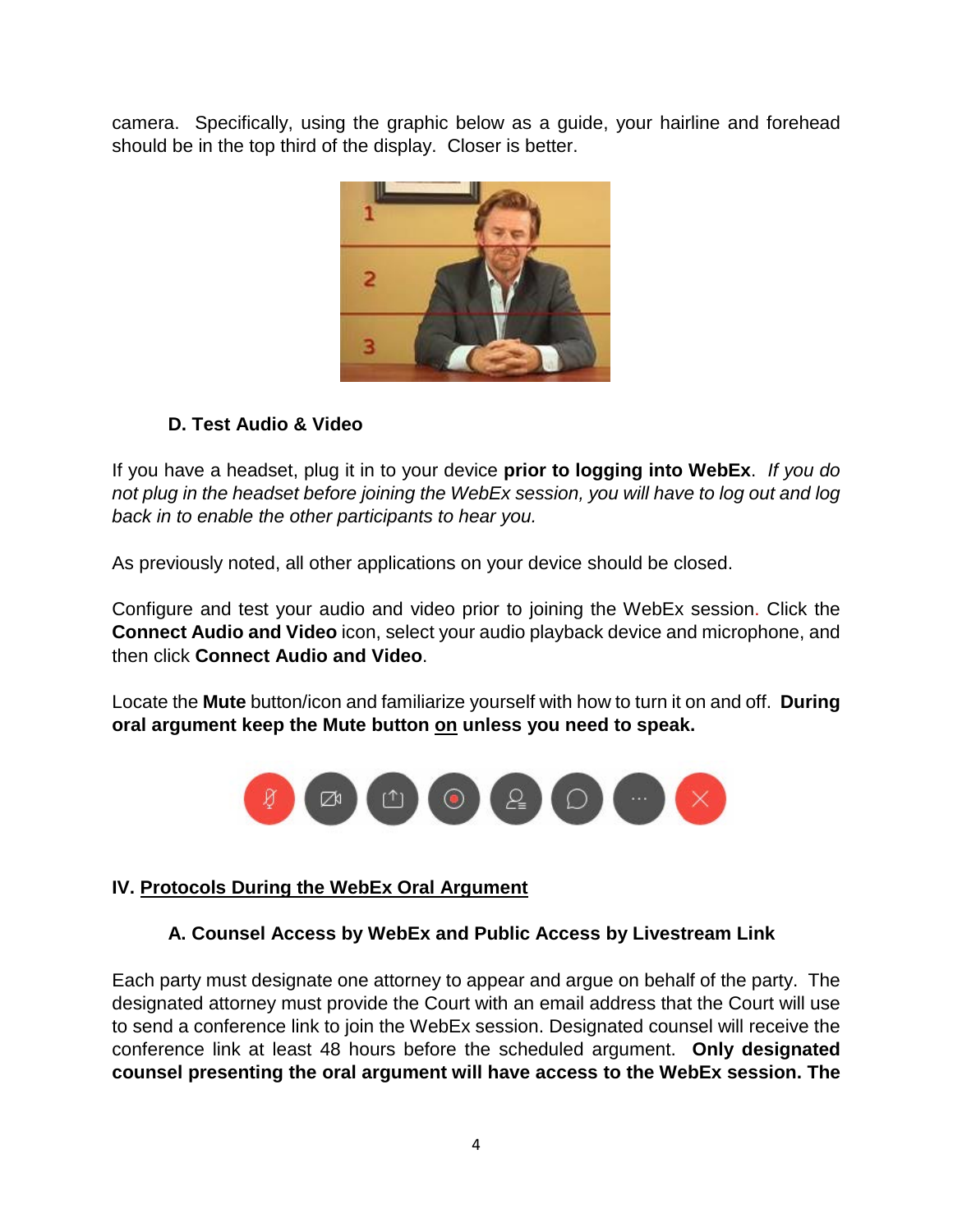#### **designated arguing attorney may not share his or her WebEx conference link with anyone else.**

All other participants – co-counsel, parties, the public and media, etc. – may view the arguments only through a public livestream web link that will be posted on the Court's website in advance of the argument session.<sup>[1](#page-4-0)</sup>

#### **B. Joining Your WebEx Session**

**Using the link provided by the Court, designated arguing counsel must join the WebEx session 15 minutes before the scheduled start time.** When joining the session, you will be prompted to enter your name and email address. You must input your name exactly as it appears on the Notice of oral argument letter sent from the Prothonotary. This is the name that the Court staff will use to identify you and match you with your case, and it will appear on the WebEx screen viewable by the judges, other counsel, and the public viewing by livestream. In addition, you must input the email address that you provided as the designated arguing attorney.

# **C. WebEx Lobby**

When you join the WebEx oral argument session, you automatically will be placed in the "WebEx Lobby," a virtual waiting room where you will remain until the Court staff (the "host") admits you. This is akin to waiting in the courtroom until your case is called. You will see a screen with the WebEx meeting title – in this case, your Commonwealth Court panel number and the date - and nothing else (see sample below). You will not see other participants while waiting in the lobby. Court staff will bring you in from the virtual lobby when the judges are ready to hear your case. Please be patient; even though each WebEx argument is scheduled for a specific time, the arguments could be running behind schedule. There is no need to re-log in when you are waiting in the lobby.

<span id="page-4-0"></span>l <sup>1</sup> There are two possible exceptions to the general rule that only one designated attorney for each party may join the WebEx session: 1) If a case is *sealed*, the oral argument will not be livestreamed for public viewing. If case participants other than the designated arguing attorney need to view the argument, they will be given access to view the WebEx session. 2) If the designated arguing attorney is specially admitted pro hac vice, the sponsoring local counsel of record may be given access to attend the WebEx session. *See* Pa.R.C.P. 1012.1(d)(1). If either of these situations apply, Counsel must contact the Court's Legal Systems Coordinator to make appropriate arrangements.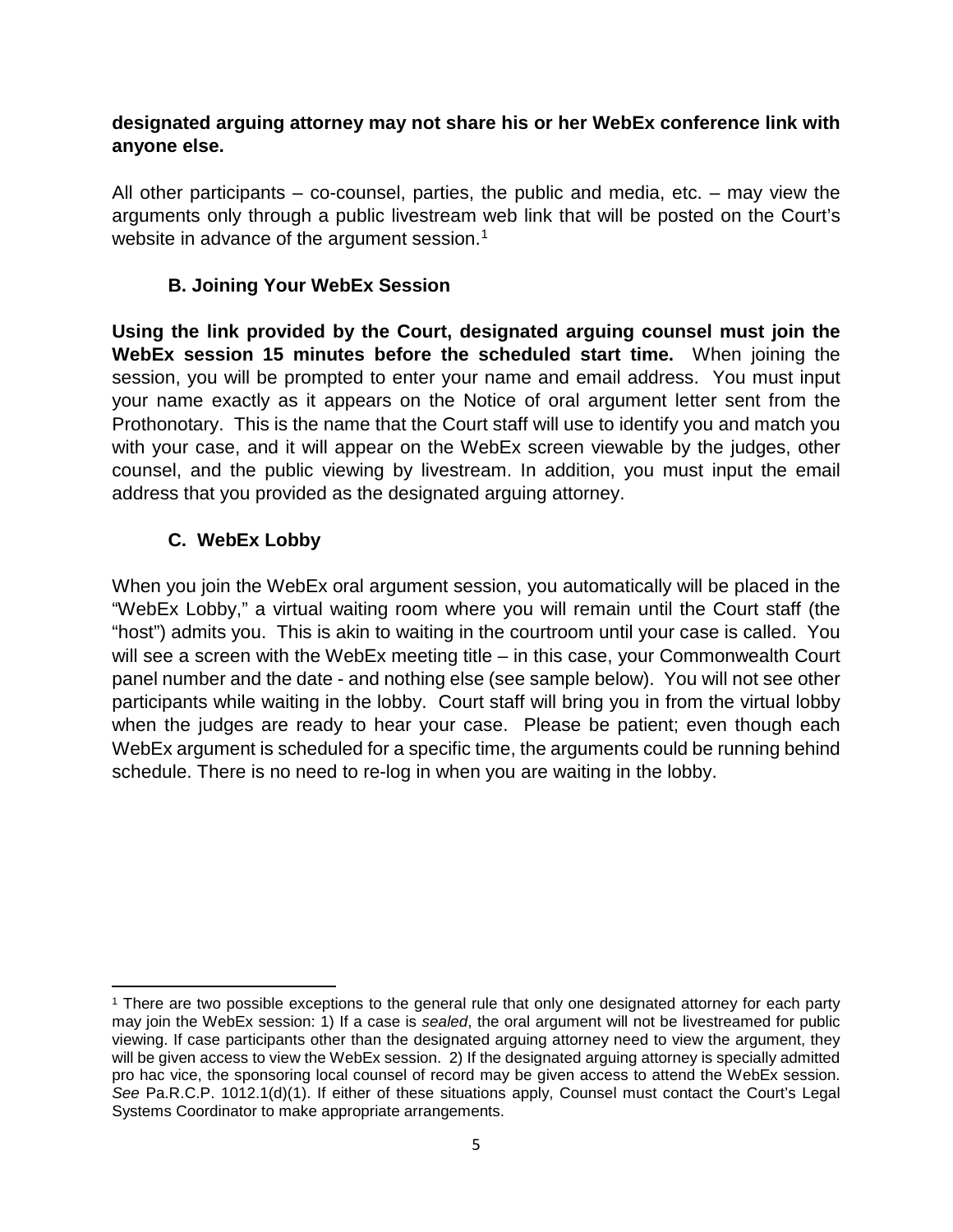

#### **D. First Steps When You Are Moved From the Virtual Lobby to the Oral Argument Session**

When you are moved from the lobby to the argument, switch your view from "Active Speaker" to "Grid" by following the instructions at: **[Switching View in WebEx.](https://help.webex.com/video?videoId=6084741822001)** If you are using a smart phone, turn the phone horizontally to see more participants in the view. Once you switch your view, you will see the judges and all other attorneys who will be arguing. In addition, you may see a digital argument timer.

**The MUTE button must be on when you are not addressing the Court**. If you do not mute yourself, Court staff will mute you. This is necessary to prevent feedback noise and to record a clear argument. The Presiding Judge will ask you in turn to unmute and will check your audio connection.

# **E. Oral Argument Protocols and Etiquette**

- 1. The time allotted for each argument will be in accordance with the Court's IOPs. The Prothonotary will list the cases and schedule the WebEx arguments so as to minimize waiting time and move efficiently from one argument to the next. The Prothonotary will notify counsel of the specific date and time of each WebEx argument. **As previously noted, using the link provided by the Court, join your WebEx session 15 minutes before your scheduled argument time.**
- 2. In cases involving more than one party on a side, counsel will be required to advise the Court in advance how they will divide their argument time. Counsel for the appellant or petitioner may reserve time for rebuttal before commencing their argument. The digital clock will be adjusted accordingly. The clock should be visible on the screen at all times.
- 3. If connecting from a laptop, plug the laptop into wall power.